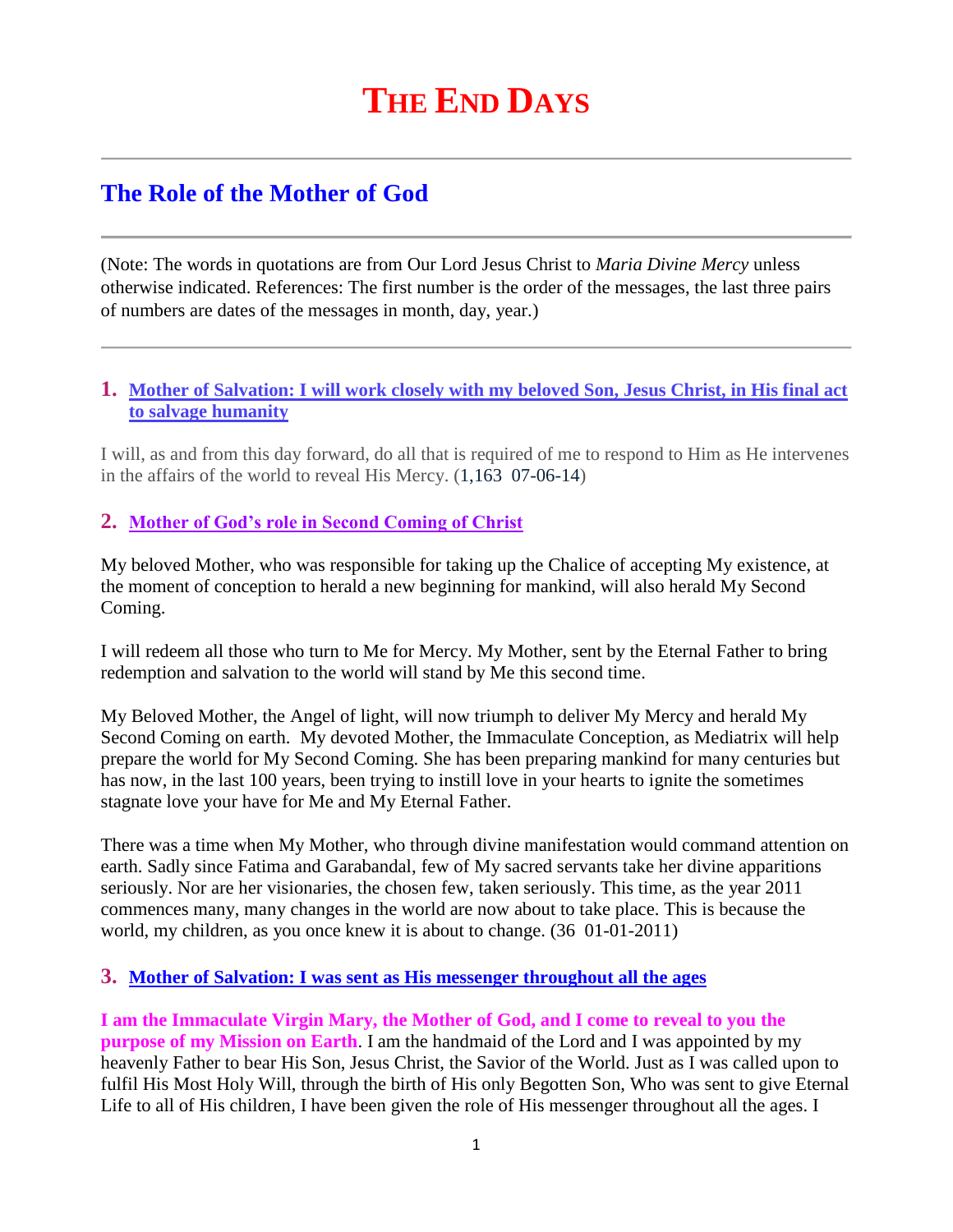was sent as His messenger to reveal the mysteries of His Heavenly Kingdom and at all times, I came in His Holy Name to impart important messages for the world. I did not come in my own right because I would never have been given this authority. **I came in the Name of God, as His loyal servant, for the Glory of God so that He could call souls into His Divine Mercy. Now I come again in this, the final Mission, sanctioned by the Most Holy Blessed Trinity in the salvation of souls.** I played an important role in the Coming of the Messiah the first time and **I come, finally, as His holy messenger in these the times of the end before He, my Son, is manifested in His Second Coming**. (1,282 12-09-14)

#### **4. [Mother of Salvation: My Son has accorded me the power to crush the head of the serpent](http://www.thewarningsecondcoming.com/mother-of-salvation-my-son-has-accorded-me-the-power-to-crush-the-head-of-the-serpent/)**

When you hear rumors of new wars in the most unexpected places, you must be aware that the prophecies contained in the Book of Revelation are upon you. When the natural order of the earth and the behavior of the human race falls into disarray, in the four corners of the world, then this will be the time to prepare. All of these things must come about in the final bastion against all that is evil, which springs from the wicked infestation of the Evil One.

Man will turn against man, people will treat each other cruelly, without a shred of remorse, and each will betray the trust of the other. Such is the outcome when love, which comes from God, dwindles in the hearts of humanity**. Even those who believe in My Son will turn against His Teachings. Those closest to Him, though they love Him, will betray Him. Those who represent Him will turn Him over to His Enemies just like Judas did.**

I tell you now that I, your beloved Mother, the immaculate Virgin Mary, Mother of God, present to you a special gift today. **I have been given the grace to become the protector of humanity. Into my protection you must flee in times of strife. I will protect each of you who call upon me against the wickedness of the Devil. Under my protection you will be given relief from the attacks he will inflict upon every Christian who tries to remain loyal to my Son in the trials, which lie before you.** My Son has accorded me the power to crush the head of the serpent so that he can bring you closer to Him. Accept my protection and I will respond to all who ask me for help. (1,281 12-08-14)

#### **5. Mother of Salvation: [My role as the Mother of God's children is being undermined](http://www.thewarningsecondcoming.com/mother-of-salvation-my-role-as-the-mother-of-gods-children-is-being-undermined/)**

Certain Catholic groups who do not come from my Son… They persecute those who uphold the Truth and go to extraordinary lengths to dismiss, as nonsense, every kind of private revelation given to humanity since my Son's Death on the Cross. Were it not for private revelations, given to the world by me, the Mother of God as Christ's messenger, many would never have converted to the Truth… Children, you must pray hard for my Son's Church as it is under the greatest attack since its foundation. The enemies of my Son have many plans to destroy it and most of these will come from within. Heed my warning, and those I revealed to the world at Fatima. The enemy awaits and soon he will control, completely, my Son's Church on earth and millions will be led into error… You cannot declare yourself to be a servant of God and then tell the world to cast aspersions upon another person. You can never condone incitement to hatred of any kind. Any person who does this, in my Son's Name, must never be encouraged for this could never come from God. **My Rosary must be recited as often as possible to crush the evil**, which grips the world at a time when cruelty of any kind is deemed to be just. (1,244 10-27-14)